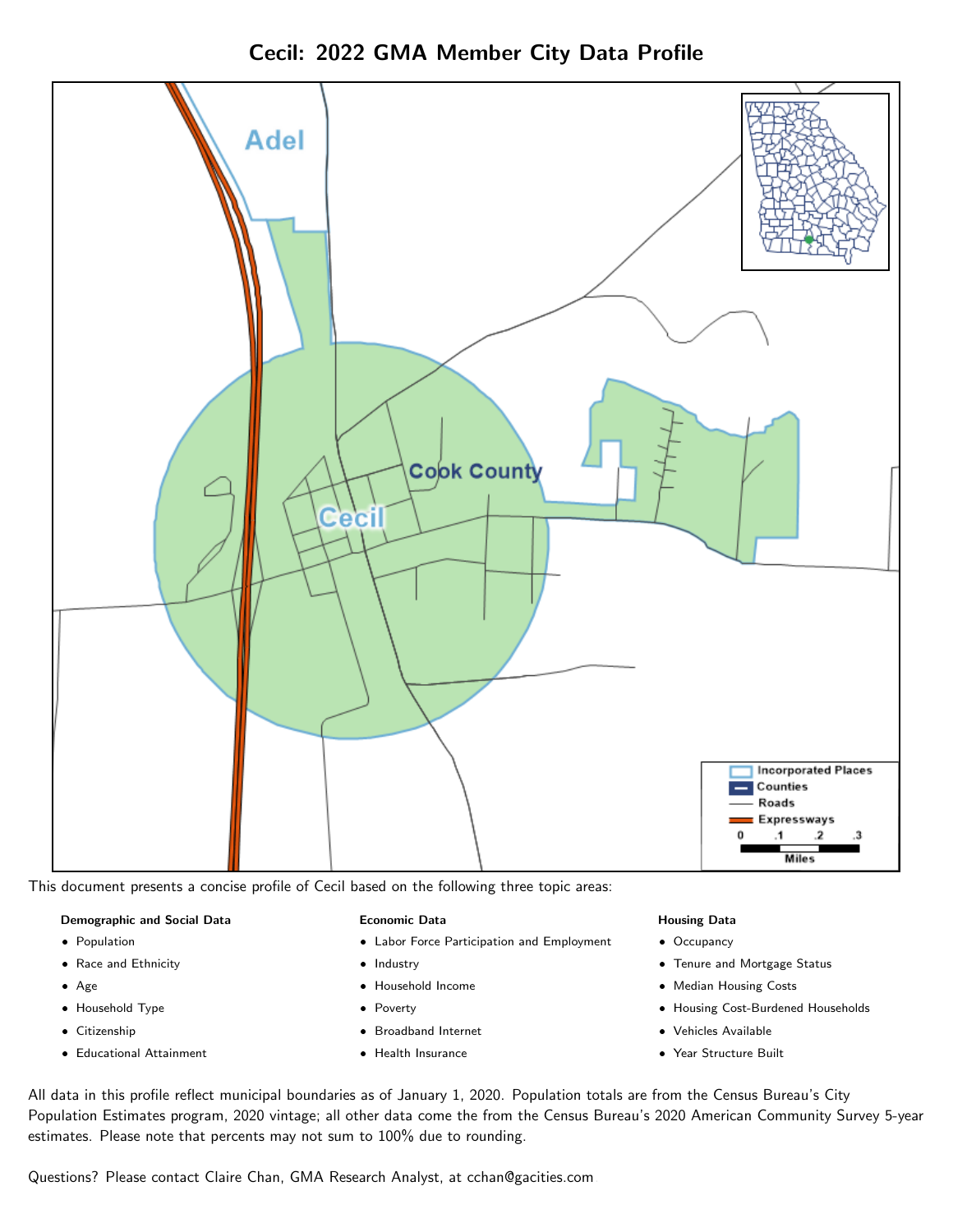# Cecil: Demographic and Social





# **Citizenship**

| <b>Native Born</b><br>100% |  |
|----------------------------|--|

Source: American Community Survey, 2020 5-year estimates, table B05002 Source: American Community Survey, 2020 5-year estimates, table B15002

## Race and Ethnicity



Source: U.S. Census Bureau, City Population Estimates, 2020 vintage Source: American Community Survey, 2020 5-year estimates, table B03002

# Household Type



Source: American Community Survey, 2020 5-year estimates, table B01001 Source: American Community Survey, 2020 5-year estimates, table B11001

## Educational Attainment



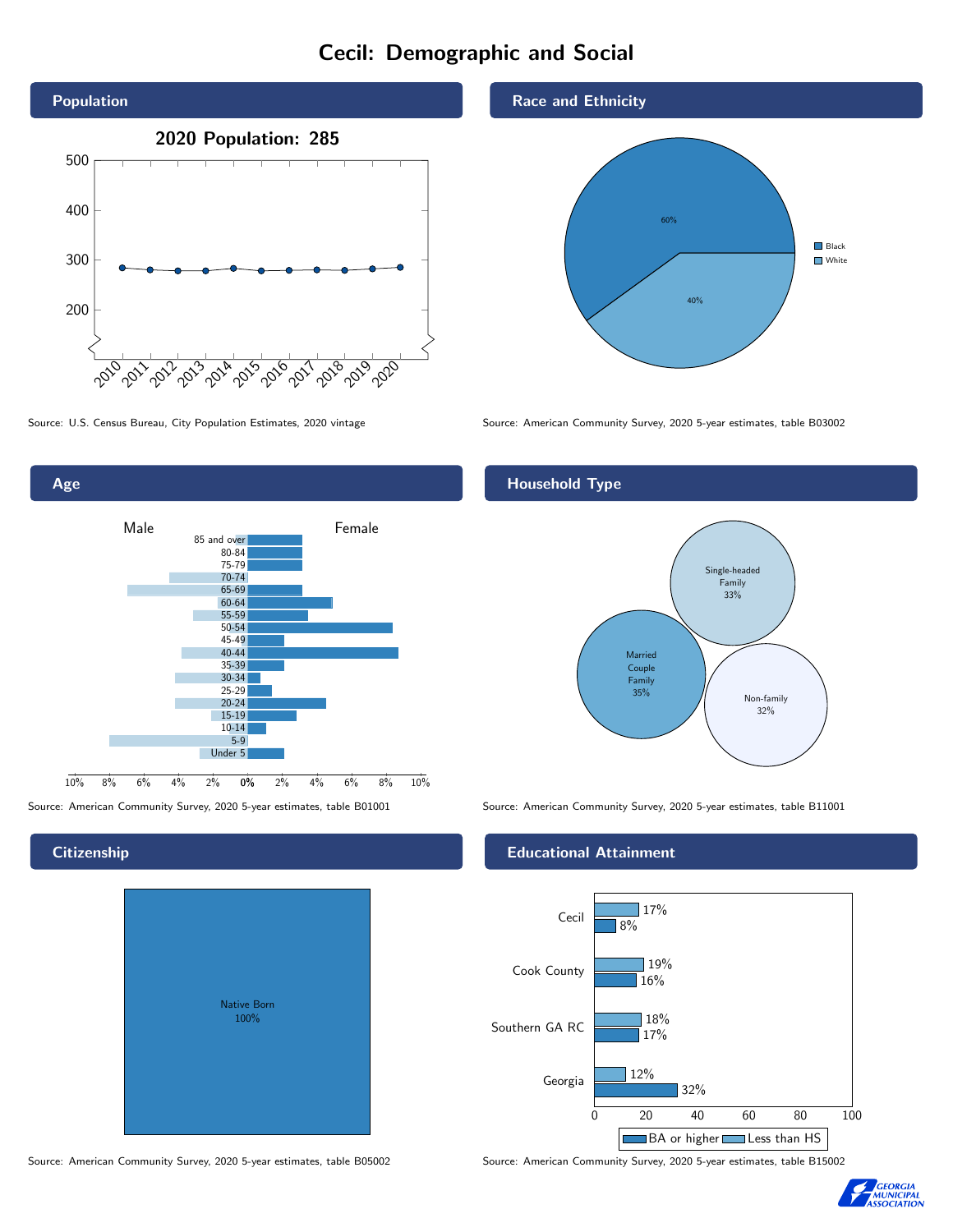# Cecil: Economic



Source: American Community Survey, 2020 5-year estimates, table B23001 Note: Unemployment rate is based upon the civilian labor force.



Georgia

Southern GA RC

Source: American Community Survey, 2020 5-year estimates, tables B19013 and B19025 Source: American Community Survey, 2020 5-year estimates, table B17010

\$57,321

\$41,406

\$61,224

\$55,801

0 50,000 100,000 150,000 200,000 250,000

Mean Median

\$85,691



Industry

| Agriculture, forestry, fishing and hunting, and mining      | $0\%$ |
|-------------------------------------------------------------|-------|
| Construction                                                |       |
| Manufacturing                                               | 8%    |
| <b>Wholesale Trade</b>                                      | 3%    |
| Retail Trade                                                | 22%   |
| Transportation and warehousing, and utilities               |       |
| Information                                                 | $0\%$ |
| Finance and insurance, real estate, rental, leasing         |       |
| Professional, scientific, mgt, administrative, waste mgt    |       |
| Educational services, and health care and social assistance |       |
| Arts, entertainment, recreation, accommodation, food        |       |
| service                                                     |       |
| Other services, except public administration                |       |
| Public administration                                       |       |

Source: American Community Survey, 2020 5-year estimates, table C24030





## **Health Insurance**



Source: American Community Survey, 2020 5-year estimates, table B28002 Source: American Community Survey, 2020 5-year estimates, table B18135